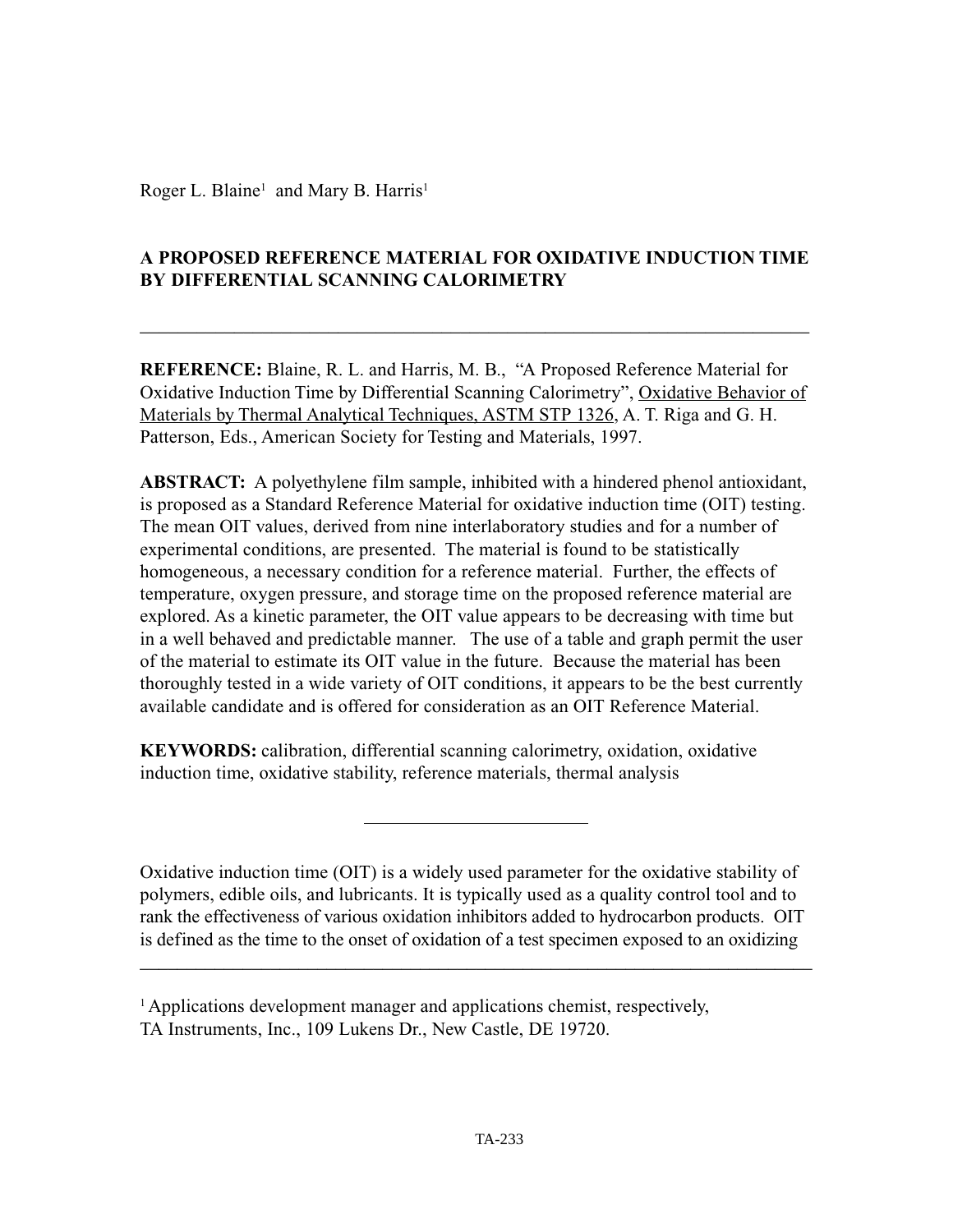gas at an elevated isothermal test temperature. OIT is a kinetic parameter (that is, one dependent on both time and temperature) and is not a thermodynamic property.

The analytical precision and mean value for the OIT determination are known to depend on a large number of experimental parameters including isothermal test temperature, specimen mass and surface area, purge gas flow rate, and catalytic impurities  $[1]$ . Because of these effects, it is quite common for laboratories to get widely different OIT values when testing the same material. Interlaboratory correlation of results are likely to improve with the use of an OIT Reference Material of known characteristics to serve as a performance standard.

According to ISO Guide for Certification of Reference Materials - General and Statistical Principles, a good reference material has a number of desirable properties including a welldocumented analytical value, homogeneity, stability, ready availability and traceability to a National Reference Laboratory (NRL). Unfortunately, an OIT Reference Material is not ideal since, by its nature, it does not meet all of these criteria. For example, OIT is not a thermodynamic property and is therefore not easily made traceable to a NRL. Further, OIT is a kinetic property so its value will likely change with time and therefore lacks stability.

# **Background**

Over the last few years, a number of standard test methods for the OIT measurement have been developed, each with its own set of experimental conditions, aimed at optimizing the test for specific products (see Table 1). In each method, intra- or interlaboratory studies or both were conducted to test for ruggedness and provide a precision and bias statement for the standard test method.

One of the most thorough studies was that of ASTM Committee D9 on Electrical Insulation Materials which, in 1994, revised the OIT section to the ASTM Test Method for Physical and Environmental Performance Properties of Insulations and Jackets for Telecommunications Wire and Cable Materials (D 4565). In the development of that revision, five interlaboratory studies were conducted in a series of ruggedness tests to explore one or more of the experimental parameters. As part of that work, a single test sample of polyolefin film was included at each stage of the work as an internal reference material. Over the four years of the test program, a very large amount of data was generated on this single material.

At the end of the ASTM Committee D9 test program, it was proposed that the polyethylene film internal reference material be considered as a Standard Reference Material for the OIT test. The National Institute of Standards and Technology (NIST) and ASTM were contacted to see if they would care to take on the responsibility for distribution of the material as an OIT Standard Reference Material. Both of these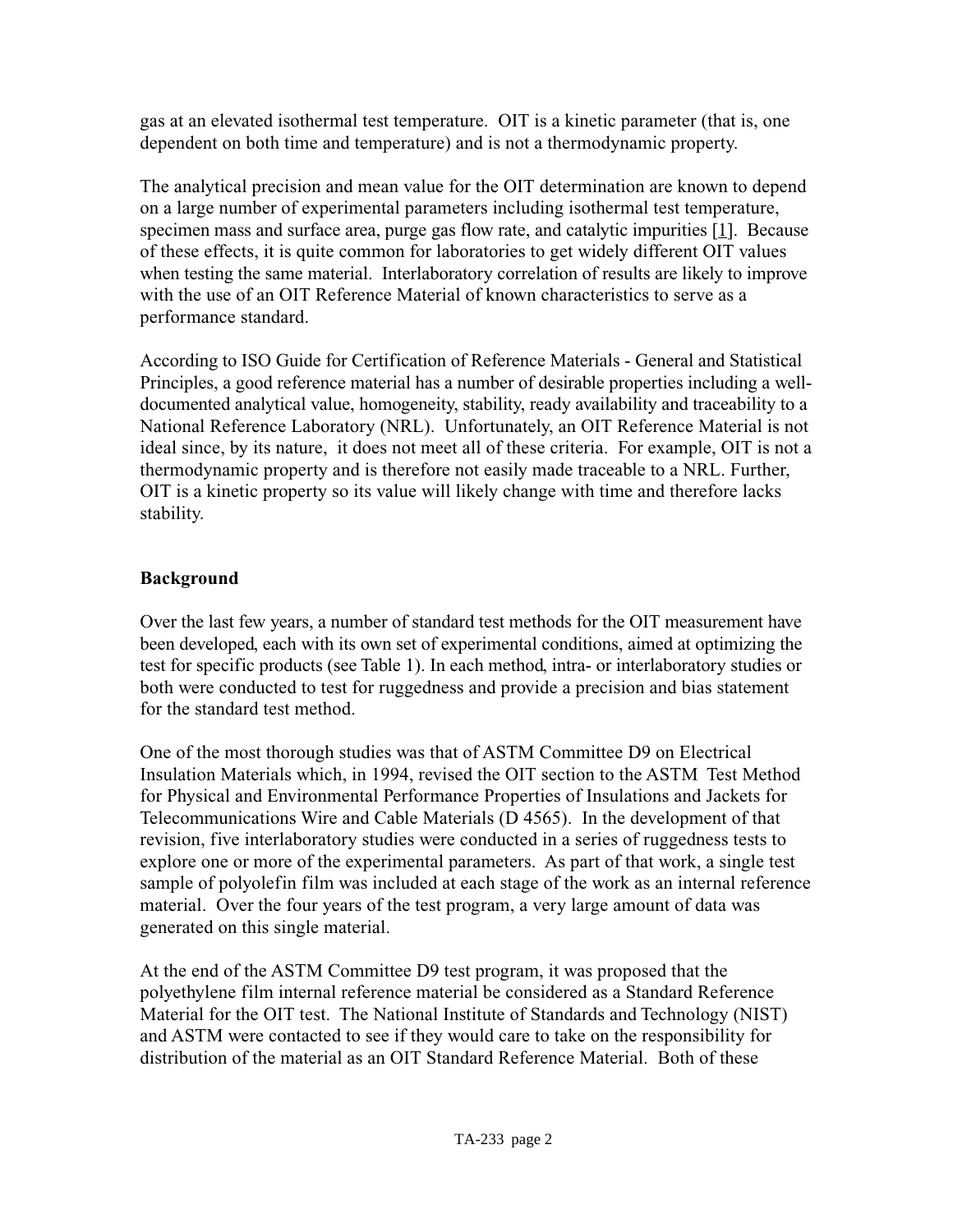#### TABLE 1 - ASTM standard methods for oxidative induction time.

\_\_\_\_\_\_\_\_\_\_\_\_\_\_\_\_\_\_\_\_\_\_\_\_\_\_\_\_\_\_\_\_\_\_\_\_\_\_\_\_\_\_\_\_\_\_\_\_\_\_\_\_\_\_\_\_\_\_\_\_\_\_\_\_\_\_\_\_\_\_\_\_

| Method | Title                                                                                                                                     |
|--------|-------------------------------------------------------------------------------------------------------------------------------------------|
| D 3350 | Specification for Polyethylene Plastics Pipe and Fittings Materials                                                                       |
| D 3895 | Test Method for Oxidative Induction Time of Polyolefins by<br>Differential Scanning Calorimetry                                           |
| D 4565 | Test Methods for Physical and Environmental Performance<br>Properties of Insulations and Jackets for Telecommunications<br>Wire and Cable |
| D 5483 | Test Method for Oxidation Induction Time of Lubricating Greases<br>by Pressure Differential Scanning Calorimetry                          |
| D 5885 | Test Method for Oxidative Induction Time of Polyolefin<br>Geosynthetics by High Pressure Differential Scanning Calorimetry                |
| E 1858 | Test Method for Oxidative Induction Time of Hydrocarbons by<br>Differential Scanning Calorimetry                                          |

organizations declined this offer because of the need for additional testing, the relatively small market opportunity, and instability of the reference material.

\_\_\_\_\_\_\_\_\_\_\_\_\_\_\_\_\_\_\_\_\_\_\_\_\_\_\_\_\_\_\_\_\_\_\_\_\_\_\_\_\_\_\_\_\_\_\_\_\_\_\_\_\_\_\_\_\_\_\_\_\_\_\_\_\_\_\_\_\_\_\_\_

The importance of this material was recognized by TA Instruments, and a large quantity of the polyolefin film was purchased from the original manufacturer. Since that original purchase, the material has been protected for future use, and additional testing has been performed. The material has been tested for key properties of homogeneity and stability and has been used in several additional interlaboratory studies.

It is the purpose of this paper, then, to collect the large amount of experimental information on this material and to propose the material as an OIT Standard Reference Material.

### Material

The proposed OIT Reference Material is in the form of translucent film 0.22 mm (9 mils) in thickness. It is a high density polyethylene film, lightly stabilized with Irganox®1010, a hindered phenol antioxidant package. Its melting profile, as determined by ASTM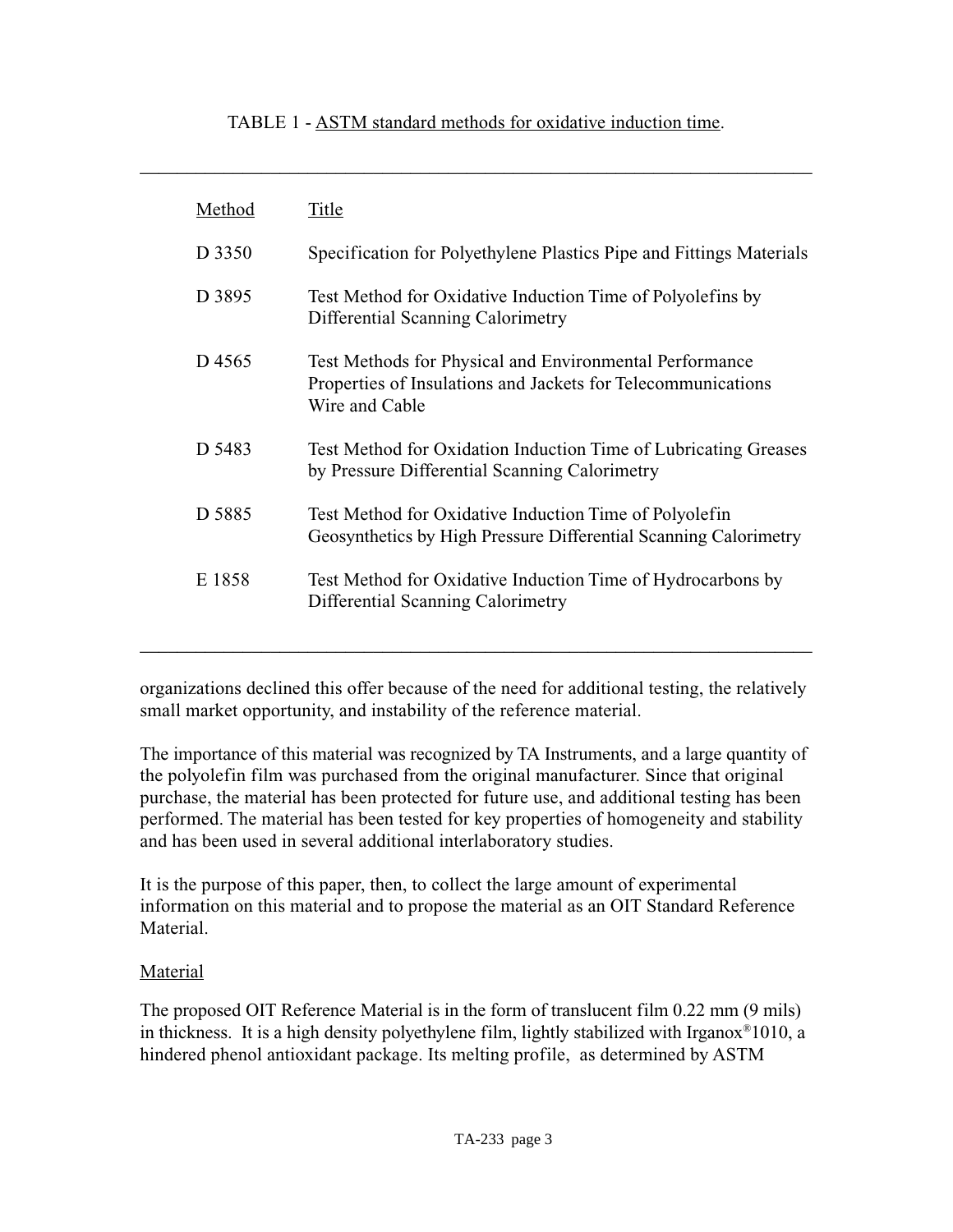

FIG. 1 — Polyethylene reference material melting profile.

Standard E 794 Test Method for Melting and Crystallization Temperatures by Thermal Analysis, is shown in Fig. 1 and has a peak melting temperature of 125°C. After manufacture, the film was warehouse stored in the dark as a roll. Before examination and preparation of the reference materials kits, the outer layer of this roll was withdrawn and discarded

The proposed reference material is packaged as two 8- by 13-cm sheets of the film, enough for more than 500 individual OIT measurements. Since antioxidant packages can be susceptible to migration between adjacent leaves of material, the two sheets are stored in an envelop of the same film which serves as a sacrificial barrier. These materials are then stored in an opaque polyolefin zip-lock bag to shield them further from environmental exposure.

# Homogeneity

Before packaging, the roll of film was partitioned into a series of sections across the breadth and length for homogeneity testing of the antioxidant distribution. A single laboratory obtained OIT values using ASTM Test Method D 4565. The mean OIT resulting from this homogeneity testing, with 48 total determinations, was 30.0 min with a standard deviation of  $\pm 1.2$  min.

Figure 2 shows a histogram distribution of the OIT values determined in this homogeneity study. The number of OIT values within each 0.5-min range is displayed on the ordinate versus the OIT value on the abscissa. The shape of the curve is one indication of the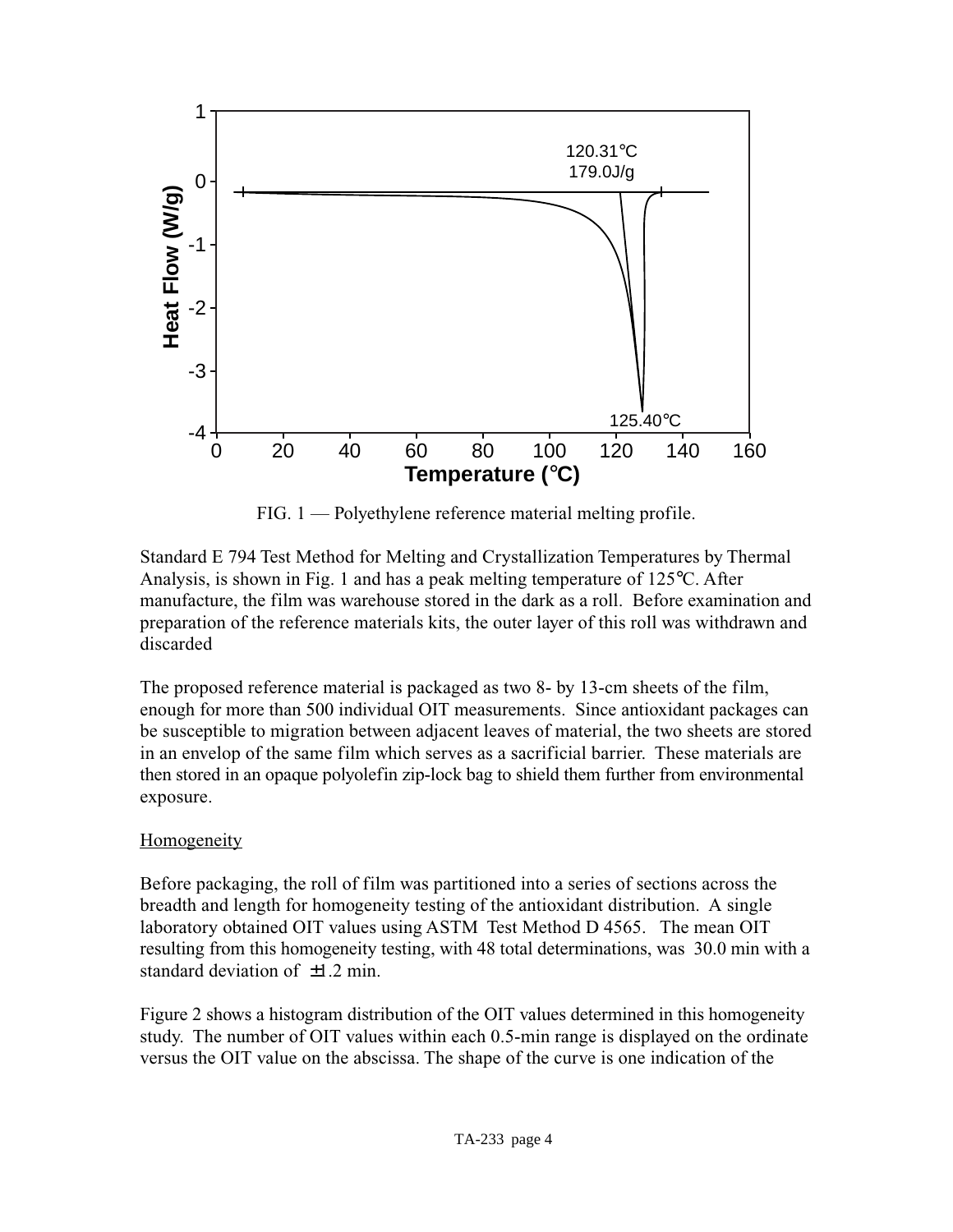

FIG. 2 — Distribution of OIT results.

randomness of the experimental data with a "bell shaped" distribution resulting if it is truly "normal."

The distribution of results in Fig. 2 appears to be somewhat skewed toward lower values. The most probable mode value for the distribution is 31.2 min with the mean and median at 30.0 and 30.2 min, respectively. The mean is lower than the mode by 1.2 min (4%). Moreover, the mode is very close to the maximum value of 31.6 min.

This distribution of results was statistically tested for skewness using the Pearson's index. The Pearson's skewness index for this distribution is -0.39 indicating a slight skew toward to lower values. However, only indexes greater than  $\pm 1.0$  are statistically significant in indicating skew  $[2]$ . Therefore, the data may be considered to have a normal distribution and to be amenable to gaussian statistics.

Figure 3 presents another graphical tool to test for homogeneity. Here the same OIT values are presented on the ordinate as a function of their juxtaposed position on the abscissa. The values are plotted around the mean value of 30.0 as an aid to the eye. The data may be visually inspected to detect whether there are any noticeable trends in the data or if there are clusters of measurements of the same OIT values. Such trends or clusters might exist, for example, if the antioxidant package is not well dispersed. Except for a cluster of four measurements near position 30 and another near position 45, the data appears to be quite random with regard to both magnitude and position, above or below the mean.

The data was statistically examined for trends or clusters using the Shewhart rational subgroup technique [3]. In the Shewhart test, the data is partitioned into a series of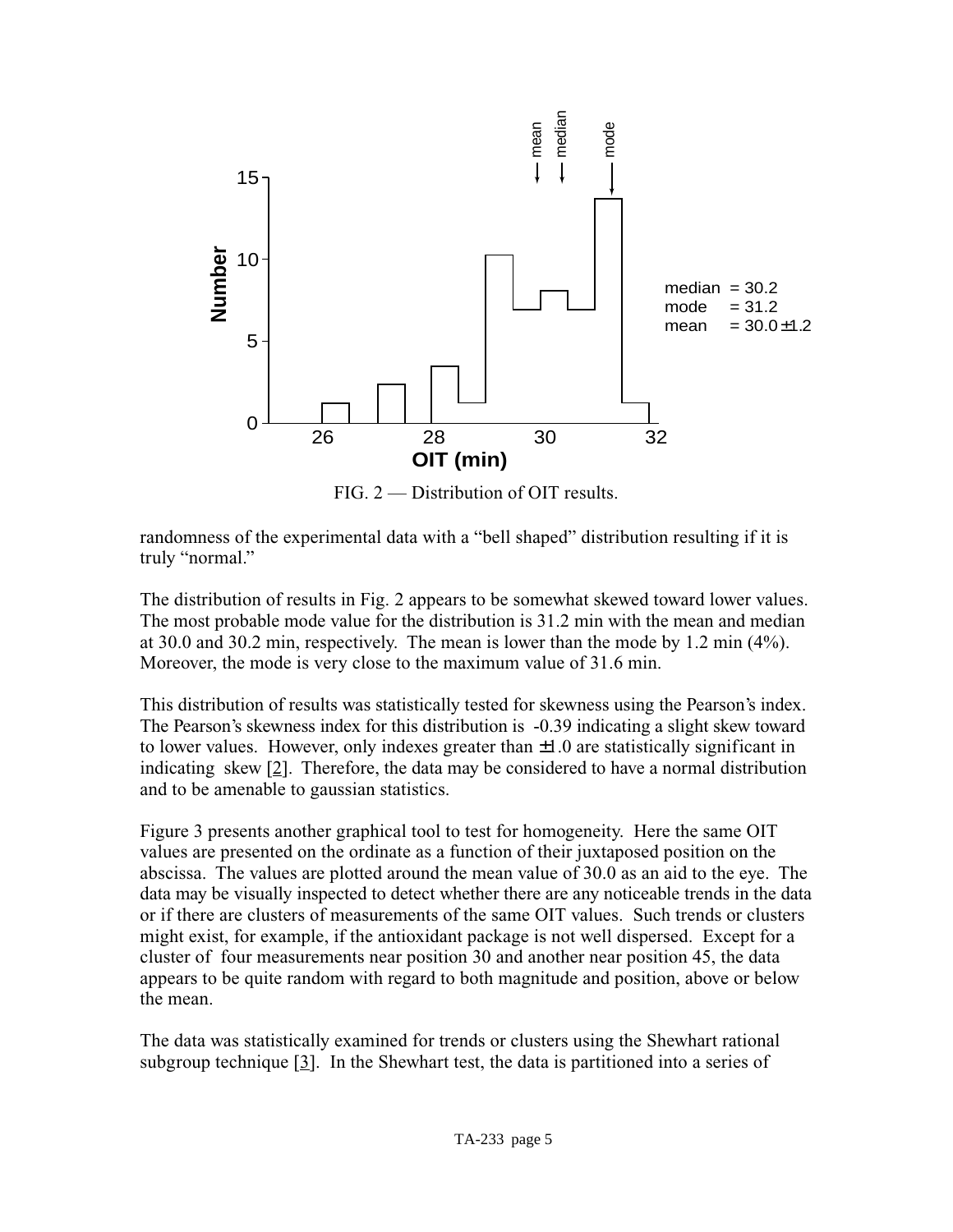

FIG. 3 — Distribution effect of position.

| TABLE 2 — Interlaboratory test data. |  |
|--------------------------------------|--|
|                                      |  |

\_\_\_\_\_\_\_\_\_\_\_\_\_\_\_\_\_\_\_\_\_\_\_\_\_\_\_\_\_\_\_\_\_\_\_\_\_\_\_\_\_\_\_\_\_\_\_\_\_\_\_\_\_\_\_\_\_\_\_\_\_\_\_\_\_\_\_\_\_\_\_\_\_\_\_\_\_\_\_\_\_\_\_\_

| <b>ASTM</b><br>Method | Temperature<br>$\rm ^{\circ}C$ | Pressure<br>MPa | Mean<br>OIT, min | Repeatability<br>$\frac{0}{0}$ | Reproducibility<br>$\frac{0}{0}$ |
|-----------------------|--------------------------------|-----------------|------------------|--------------------------------|----------------------------------|
| E 1858 <sup>a</sup>   | 195                            | 0.10            | 29               | 4.3                            | 15.                              |
| D 4565 <sup>b</sup>   | 200                            | 0.10            | 31               | 5.3                            | 8.8                              |
| D 5885 <sup>c</sup>   | 150                            | 3.4             | 231              | 2.5                            | 7.6                              |
| E 1858 <sup>a</sup>   | 175                            | 3.4             | 26               | 6.7                            | 7.4                              |
| Mean                  |                                |                 |                  | 4.7                            | 9.7                              |
|                       |                                |                 |                  |                                |                                  |

<sup>a</sup> Interlaboratory test performed in 1995 in support of E1858 as reported in Research Report E37-1018. Degrees of freedom df =  $(n-1)$   $(p-1) = 7$ .

<sup>b</sup> Obtained from an independent interlaboratory test and are not taken from the research report for this method.  $df = 24$ .

 $\mathrm{c}$  df = 15.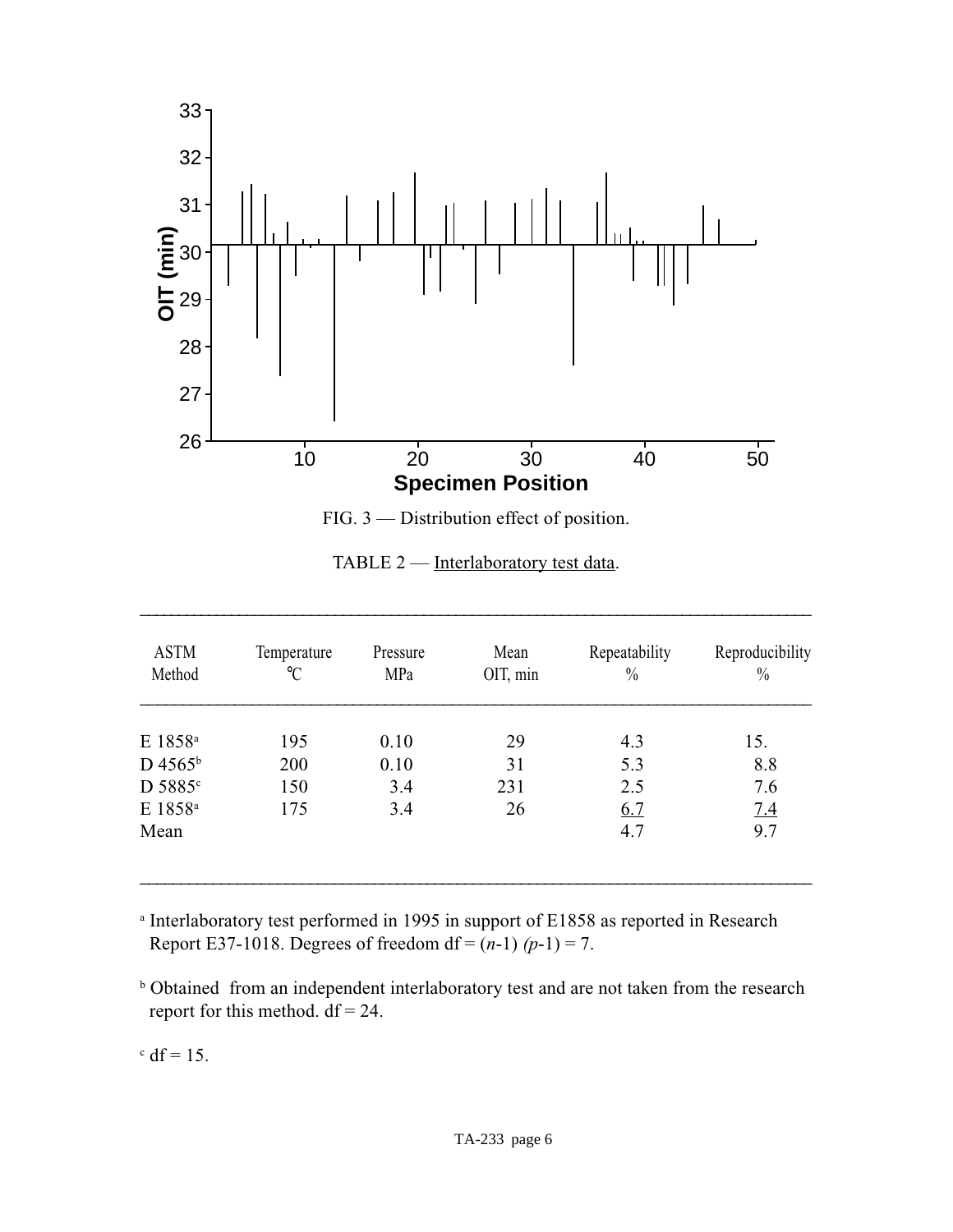subgroups and the subgroup means and ranges are compared to the overall mean and range. This statistical treatment found no trends or clusters either for the subsets of  $n = 3$ or 4. Therefore, the material is considered to be statistically homogeneous for the OIT determination.

### Mean Values

The polyolefin film sample was used in a number of interlaboratory studies (ILT) aimed at generating precision and bias statements for several different OIT ASTM standards. The results of these ILT are presented in Table 2 showing the mean OIT, within laboratory relative repeatability ( $=r \times 100\%$  / mean) and between laboratory relative reproducibility  $(= R \times 100\% / \text{mean})$ . Overall pooled relative repeatability is approximately 4.7%, and pooled relative reproducibility is 9.7% This is consistent with the interlaboratory study rule of thumb that reproducibility is anticipated to be twice repeatability.

| Temperature           | Oxidative Induction Time, min |                 |
|-----------------------|-------------------------------|-----------------|
| $\rm ^{\circ}C$       | at $0.10$ MPa $O2$            | at 3.4 MPa $O2$ |
| 200                   | 30.0                          | 9.8             |
| 190                   |                               | 14.4            |
| 180                   | 96                            | 25.2            |
| 175                   | 132                           |                 |
| 170                   |                               | 47.1            |
| 165                   | 385                           |                 |
| 160                   | 676                           | 95.4            |
| 155                   | 882                           |                 |
| 150                   |                               | 208.            |
| Pooled rel. std. dev. | 4.1%                          | 2.4%            |

### TABLE 3 — Effect of temperature.

# Effect of Temperature

The OIT value is known to be strongly dependent on test temperature, with individual laboratories choosing slightly higher or lower test temperatures than the standard to meet local needs [1]. This reference material was tested in replicated  $(n \geq 5)$  determinations as a function of temperature to observe this effect both at 0.10 and 3.4 MPa oxygen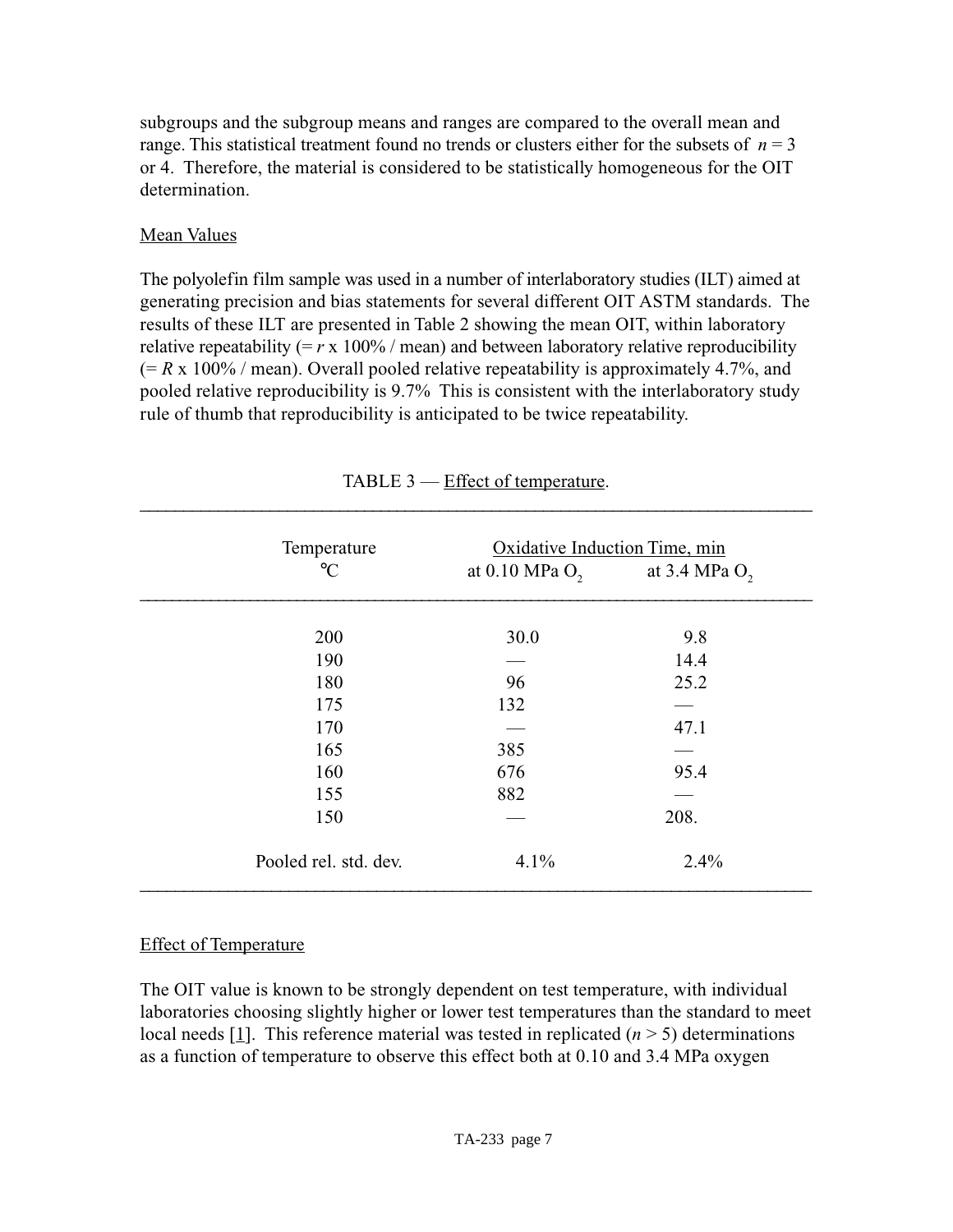

FIG. 4 — Effect of temperature.

pressure. The results of these tests are presented in Table 3. The same data are shown in graphical form in Fig. 4 where the logarithm of the OIT value is displayed versus the reciprocal absolute temperature. The straight line plots confirms the Arrhenius dependence of the OIT value as a function of temperature and the first order form of the general rate equation governing the process.

### Effect of Pressure

Some OIT experiments are carried out under elevated oxygen pressure to shorten the analysis time or lower the test temperature to avoid volatilization of the antioxidant package. Table 4 shows the effect of oxygen pressure on the proposed reference material at two commonly used test temperatures.

The same data are presented in graphical form in Fig. 5 which displays the OIT values on the ordinate and oxygen pressure on the abscissa in a log-log form. The slope of the two lines appear nearly parallel.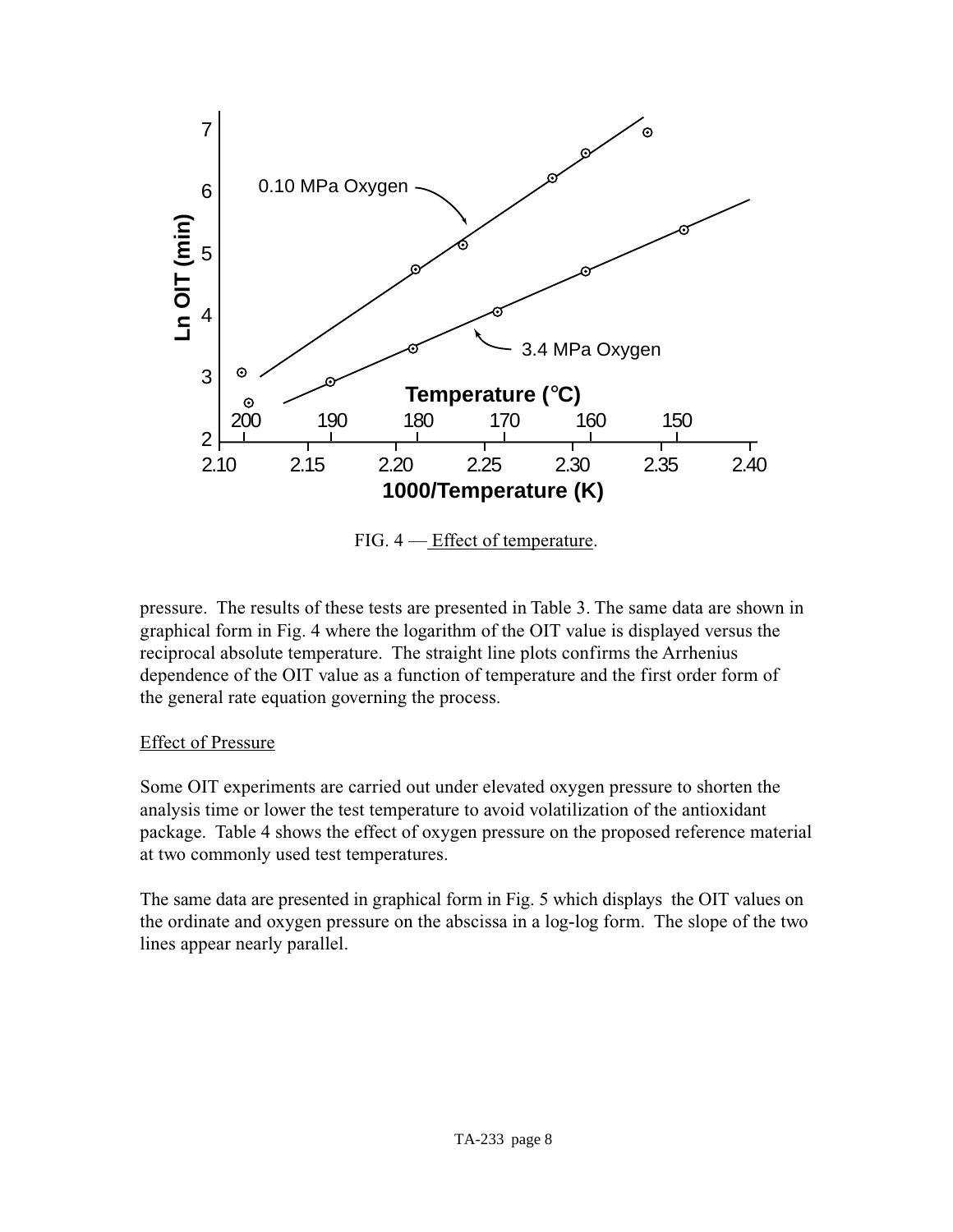| Oxygen<br>Pressure,   | Oxidative Induction Time, min |                    |  |
|-----------------------|-------------------------------|--------------------|--|
| MPa                   | at $170^{\circ}$ C            | at $180^{\circ}$ C |  |
| 0.10                  | 558.9                         | 198.9              |  |
| 0.79                  | 113.6                         | 47.6               |  |
| 2.17                  | 63.0                          | 26.8               |  |
| 3.55                  | 48.9                          | 21.4               |  |
| 5.27                  | 37.3                          | 17.2               |  |
| 7.00                  | 34.0                          | 14.0               |  |
| Pooled rel. std. dev. | 7.6%                          | 13%                |  |

### TABLE 4 - Effect of pressure on OIT.

### **Stability**

The OIT value of the materials was tested using ASTM Test Method D 4565, in a single laboratory, by a large number  $(n > 10)$  of replicate measurements on several occasion, over a five-year period, providing an opportunity to study the long-term stability of the material. The mean values for the OIT determinations in a single laboratory over a series of nearly five years is presented in Table 5 with a pooled standard deviation for the series of measurements of  $\pm 1.3$  min. These values are statistically different from each other based on the student t tests. Taking the earliest data obtained in October 1990 to represent 100%, subsequent tests in July of 1992 and August of 1995 show a 95 and 91% relative OIT value indicating that the OIT value of the polyethylene is decreasing with time.

OIT is generally considered to follow first-order kinetics. The straight line plots of Fig. 4, for example, suggest first-order kinetics. If the data from Table 5 are best fit to the firstorder kinetic expression, then the decay of the material's OIT value with time may be estimated into the future. Table 6 shows the best fit OIT values calculated from this fitted kinetic expression. The first six values represent fitted historical data points and may be compared to actual experimental results in Fig. 6. The remaining points estimate future performance. Actual historical experimental data points taken from Table 3 and 5 are plotted on the curve at the corresponding date along with their experimental error bars.

The set of data is also presented in Fig. 5 in which OIT values are plotted as function of date. The use of that Table 6 and Fig. 6 permit the individual laboratory to estimate the OIT value at times into the future. In light of the scatter in the data, such an extrapolation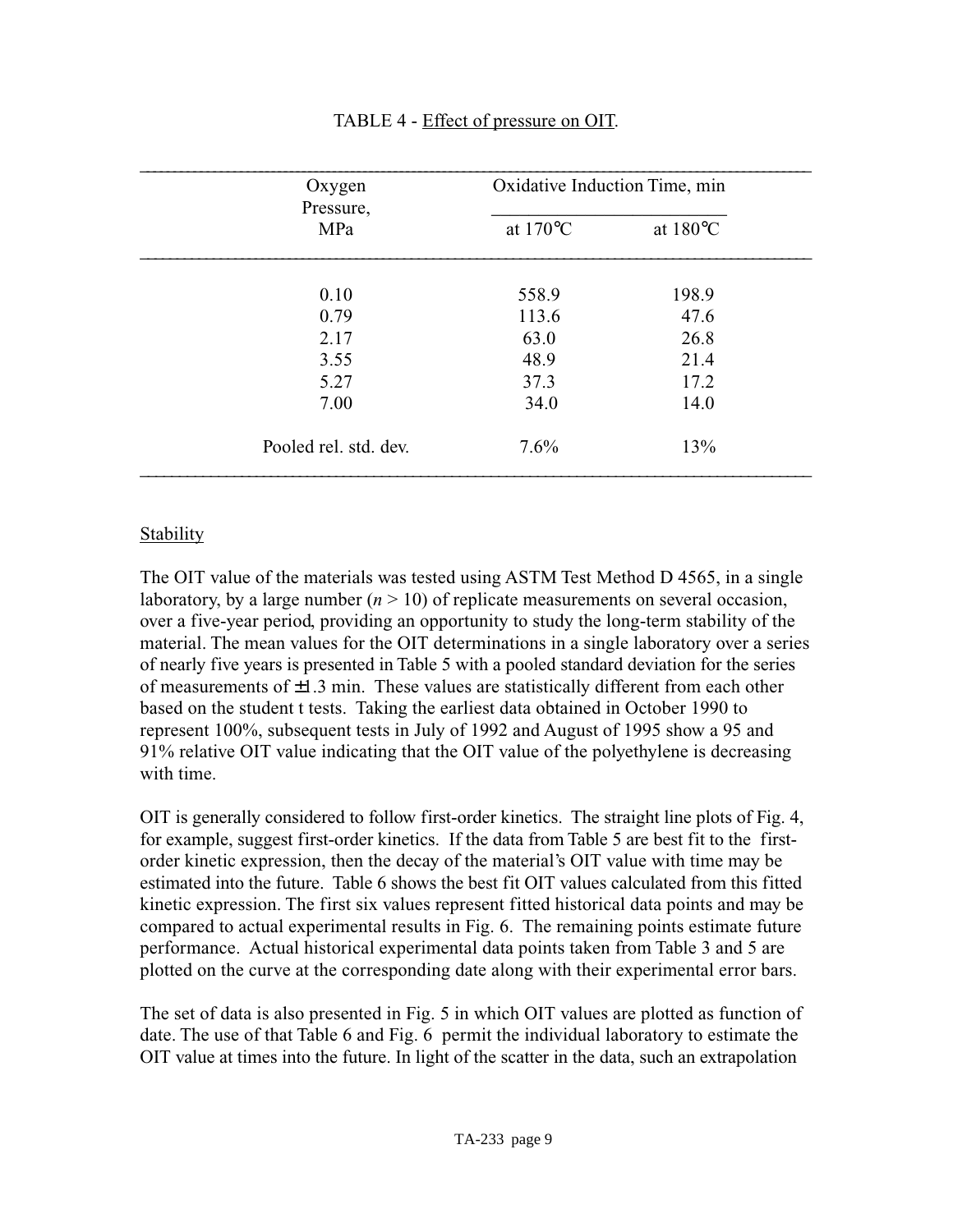

FIG. 5 — Effect of oxygen pressure.

| TABLE $5$ — Effect of time.                                 |
|-------------------------------------------------------------|
| (temperature = $200^{\circ}$ C; oxygen pressure = 0.10 MPa) |

\_\_\_\_\_\_\_\_\_\_\_\_\_\_\_\_\_\_\_\_\_\_\_\_\_\_\_\_\_\_\_\_\_\_\_\_\_\_\_\_\_\_\_\_\_\_\_\_\_\_\_\_\_\_\_\_\_\_\_\_\_\_\_\_\_\_\_\_\_\_\_\_\_\_\_\_\_\_\_\_\_\_\_\_\_

| Date<br>Tested, mo/yr | Mean<br>OIT, min | Relative<br>OIT, $\%$ |  |
|-----------------------|------------------|-----------------------|--|
| 10/90                 | 33.0             | 100.0                 |  |
| 07/92                 | 31.5             | 95.4                  |  |
| 08/95                 | 30.0             | 90.9                  |  |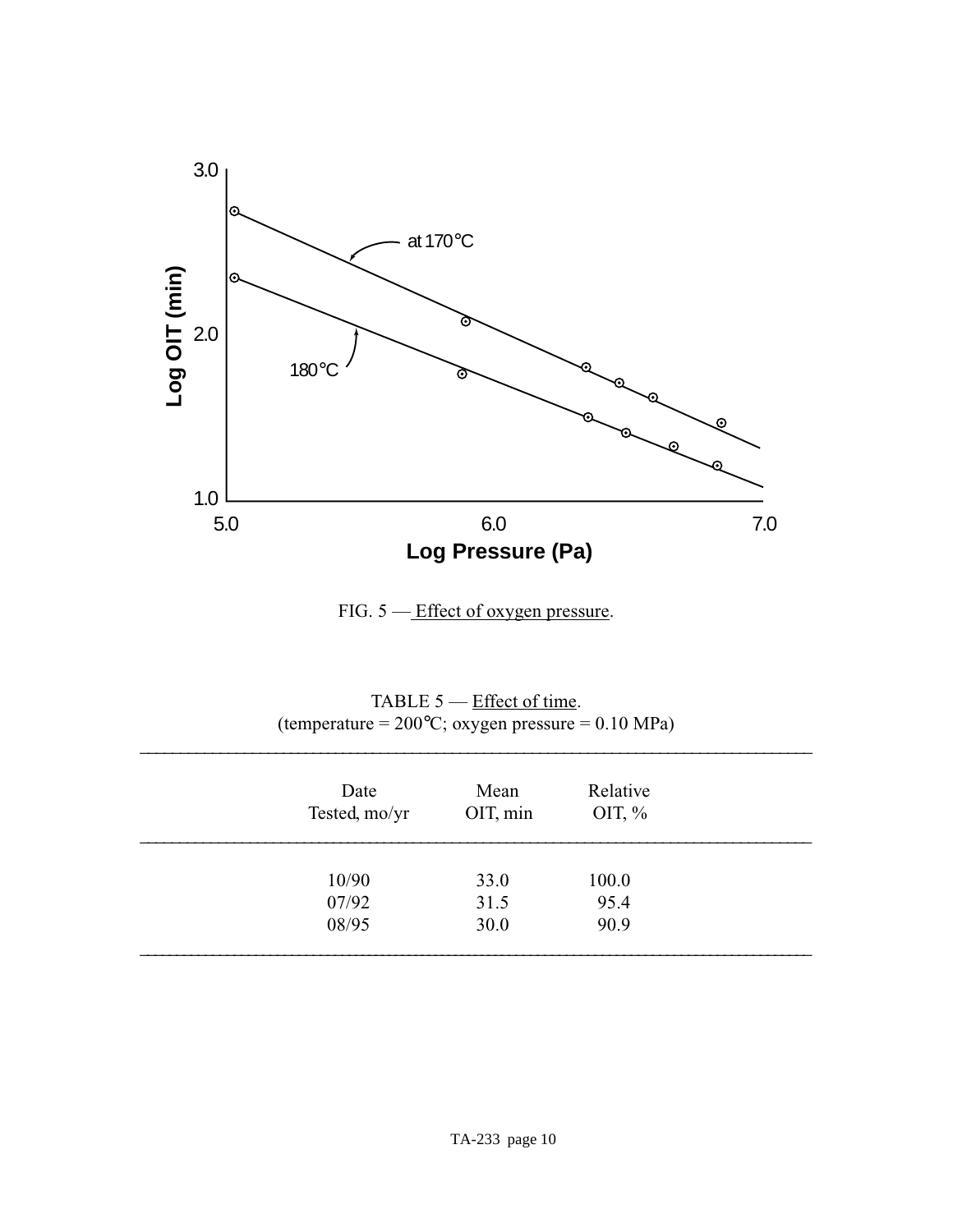| Date, mo/yr | OIT, min |
|-------------|----------|
|             |          |
| 01/90       | 34.28    |
| 01/91       | 33.33    |
| 01/92       | 32.40    |
| 01/93       | 31.51    |
| 01/94       | 30.64    |
| 01/95       | 29.81    |
|             |          |
| 01/96       | 28.97    |
| 01/97       | 28.16    |
| 01/98       | 27.38    |
| 01/99       | 26.63    |
| 01/00       | 25.89    |
| 01/01       | 25.17    |
| 01/02       | 24.47    |
| 01/03       | 23.80    |
| 01/04       | 23.14    |
|             |          |

#### TABLE 6 — Calculated OIT values and the effect of time.

\_\_\_\_\_\_\_\_\_\_\_\_\_\_\_\_\_\_\_\_\_\_\_\_\_\_\_\_\_\_\_\_\_\_\_\_\_\_\_\_\_\_\_\_\_\_\_\_\_\_\_\_\_\_\_\_\_\_\_\_\_\_\_\_\_\_\_\_\_\_\_\_\_\_\_\_\_

must be used with caution as ongoing efforts will be needed to verify this change of the OIT value with time.

### Conclusion

In summary, a polyethylene film sample is proposed as a reference material for OIT testing. The OIT values of the material have been thoroughly tested by at least nine interlaboratory test programs over a period of more than five years, making this one of the most well-characterized OIT materials. Further, the material has been found to be statistically homogeneous, a necessary condition for service as a reference material. As a parameter dependent on test time and temperature, the OIT value appears to be decreasing with time but in a well behaved and predictable manner. The use of a table and graph permit the user of the material to estimate its OIT value in the future. The effect of temperature and oxygen pressure have also been explored permitting the user of the reference material to estimate OIT values under experimental conditions different than those of the standards. At present, this material is considered the best available reference material for oxidative induction time testing.